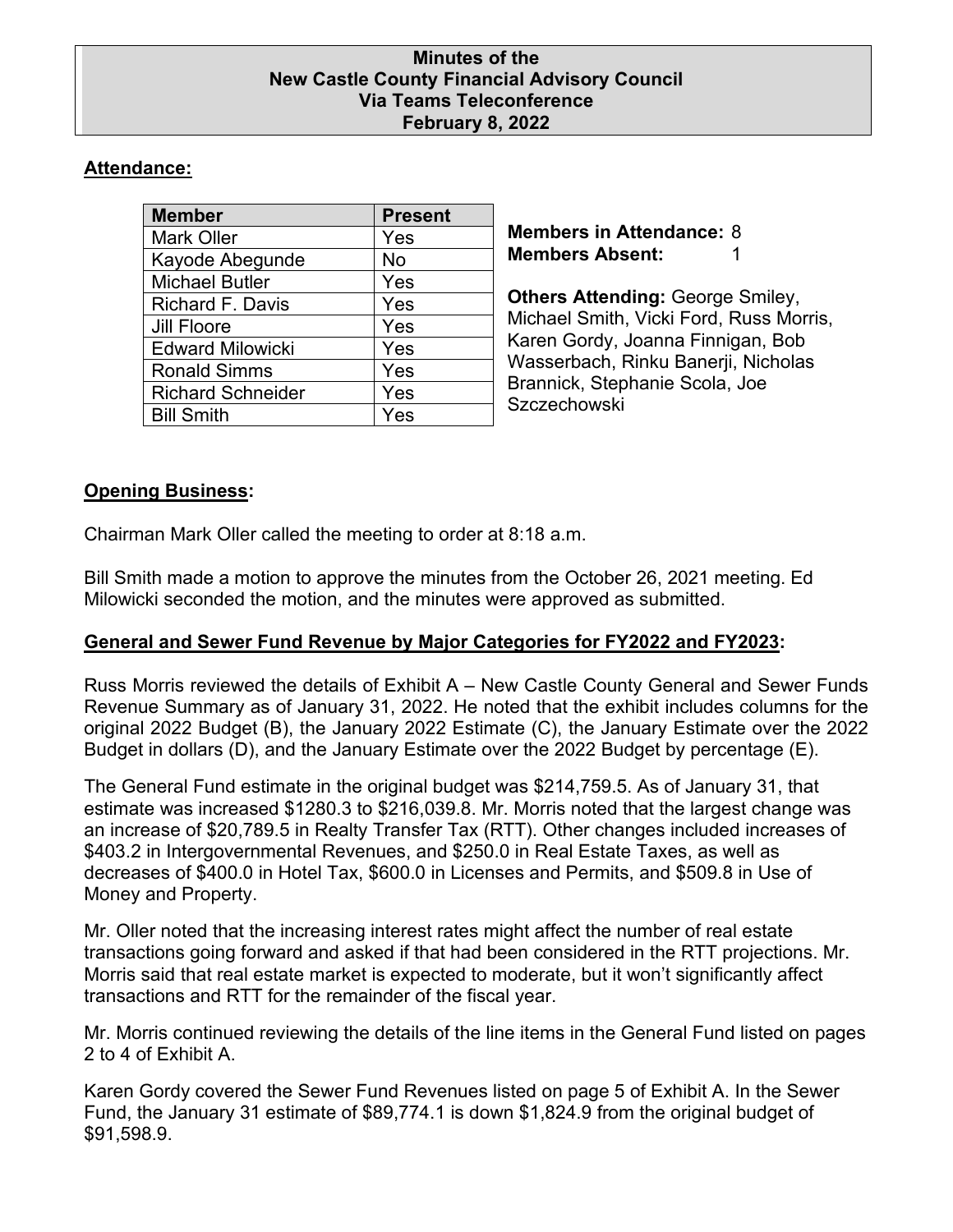Mr. Morris reviewed the line items of Exhibit B – New Castle County General and Sewer Funds Revenues FY2023 Summary. The preliminary FY2023 General Fund estimate is \$224,132.1. The preliminary FY2023 Sewer Fund estimate is \$91,887.9.

Mr. Milowicki asked if the Financial Council was being asked to certify the revenue estimates for FY2023. Mr. Morris said that the only item the Council would be asked to certify is RTT, but that the Council could review and comment on both the current and proposed revenue estimates.

Mr. Morris reviewed the details of the line items found on pages  $2 - 5$  of Exhibit B. In RTT, the FY2023 estimate is \$40,000.0, which is based on a ten-year trendline (discounting the current large commercial transactions) at an annual growth rate of approximately 5%.

Mr. Oller asked if the background data was available to the Council. Mr. Morris stated that he could provide the background information via email. Mr. Oller said that his concern was that the large commercial transactions of the last few years have skewed the projections a bit high.

Chief Financial Officer Michael Smith noted that historically RTT has grown at 4.5%, but it is possible that the FY2023 number will be higher.

Michael Butler asked if the Council could be provided with a 10-year or 15-year history of RTT along with a split of large verses typical transactions.

There was some discussion among the group regarding how fluctuating factors such as interest rates and sale prices impact RTT projections. The council decided to hold another NCCFAC meeting in two weeks to allow the Budget staff to provide the background and historic information and have the Council certify the FY2023 RTT projection at that meeting.

Mr. Morris concluded by reviewing some of the General Fund line item highlights on pages 2 – 4 of Exhibit B.

Ms. Gordy noted that the numbers in the Sewer Fund are very preliminary, with several numbers based on the prior-year budget until more actual data is available.

Jill Floore asked for an update for the timeline of the reassessment project. Mr. Smith said that he would get an update and provide it to the Council.

### **General and Sewer Fund Expenditures for FY2022:**

Mr. Morris reviewed the details of Exhibit C – New Castle County General and Sewer Fund Expenditures FY2022 Budget vs. FY2022 Estimate as of January 31, 2022.

He noted that in both the General and Sewer Funds, we are expecting expenditures to stay on track, and we will spend out everything.

## **General and Sewer Fund Financial Projections by Major Categories for FY2022 and Succeeding Fiscal Years:**

Chief Financial Officer Michael Smith reviewed the details of Exhibit D – General and Sewer Fund Financial Projections As of 1/31/2022 for Fiscal Years 2022-2025. He noted that in the General Fund for 2022, expenditures are projected to outpace revenues by \$4 million. This is due to two ordinances which will appropriate \$3 million from the Tax Stabilization Reserve to add \$1.7 to Risk Management and \$1.3 million to the Office of Law for outside legal services.